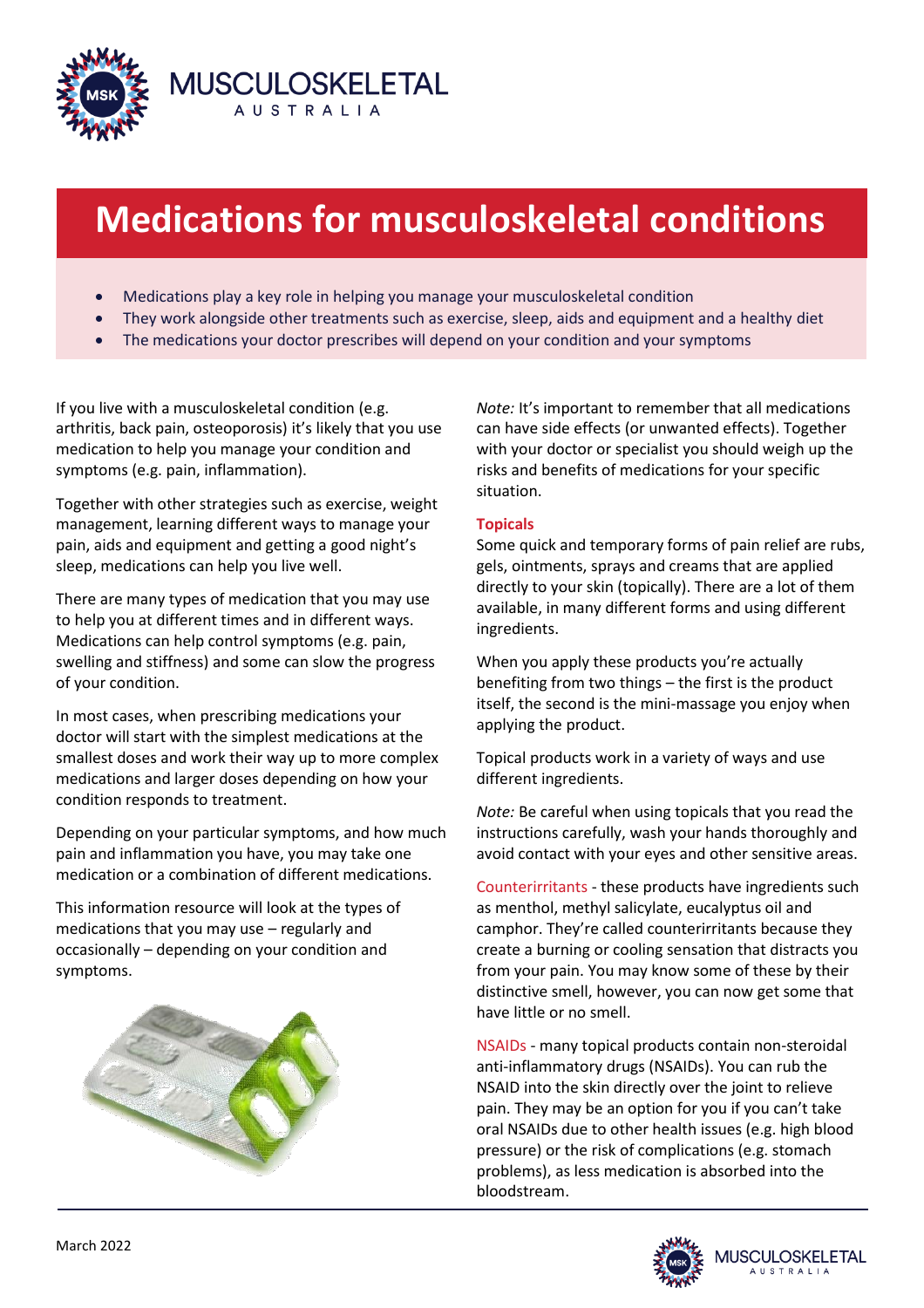Capsaicin - is the main ingredient of chili peppers. Applied to the skin as a cream, it works by interfering with the pain signals between your nerve endings and brain. It may provide temporary pain relief.

## **Analgesics (pain killers)**

These medications provide temporary pain relief. They can range in strength from mild to very strong. You can purchase many of these over-the-counter at your pharmacy or supermarket, however stronger medications, including those containing codeine require a prescription from your doctor.

Analgesics are generally used as a short-term measure to help you get through a flare, or a period of time when your pain is particularly bad. They're not meant to be a long-term strategy for pain management.

## **Oral non-steroidal anti-inflammatory drugs (NSAIDs)**

NSAIDs provide temporary pain relief, specifically pain associated with inflammation. There are over-thecounter NSAIDs that you can buy at the pharmacy or supermarket, as well as prescription NSAIDs.

NSAIDs block the action of specific enzymes (cyclooxygenase or COX) that are involved in inflammation. However COX also protects the lining of your stomach and intestines. That means that when taking NSAIDs you may experience stomach problems – pain, nausea, diarrhoea, ulcers. This risk is increased if you take NSAIDs frequently, if you have a history of stomach ulcers, if you're over 65, and if you take other medications that interact with NSAIDs. Before you start taking NSAIDs discuss it with your doctor or pharmacist to make sure it's safe for you to do so.

## **Opioids**

Opioids are used to treat severe pain associated with cancer or acute pain (e.g. following surgery). They may be helpful for some people with severe, persistent noncancer pain, however their long-term benefit is controversial. Opioids can have serious side effects (including constipation, breathing difficulties). They will also produce physical dependence over time and have the potential to produce addiction. Long-term use of strong opioids are used cautiously; before prescribing an opioid you and your doctor will discuss the risks and benefits for you.

## **Anti-neuropathic pain medications**

These medications act on the nervous system to reduce neuropathic (nerve) pain associated with injury, disease, dysfunction or where the nervous system itself is 'oversensitised'. These include the older type antidepressants, anti-epilepsy medications, and some blood pressure medications. These medications typically have significant side effects (e.g. reduced concentration,

sleepiness, weight gain), however, sometimes they may be prescribed for these effects (e.g. to improve sleep).

## **Corticosteroids**

Corticosteroids are used to rapidly control or reduce inflammation. They can be injected or swallowed.

Corticosteroid liquid or tablets – may be used in the early days of your condition, or if you're going through a flare, to help get inflammation and pain under control. They do have side effects if used for long periods, so your doctor will closely monitor you while you're taking them.

Corticosteroid injections - if a joint is particularly painful and swollen, an injection directly into the joint can help to relieve your pain and inflammation.

## **Disease modifying anti-rheumatic drugs (DMARDs)**

Your immune system is designed to identify foreign bodies (e.g. bacteria, viruses) and attack them to keep you healthy. However with some musculoskeletal conditions, the immune system mistakenly attacks healthy tissue – in and around the joints – causing ongoing inflammation and pain.

DMARDs work by controlling your overactive immune system. They help relieve pain and inflammation, and can also reduce or prevent joint damage. They're a longterm treatment for many types of musculoskeletal conditions.

As their name suggests, they work on modifying the disease process, not just managing your symptoms. It can take several weeks to months before you begin to notice any effect, so you may also need to take other medications to help control pain and inflammation until then.

There are a number of different DMARDs on the market and your doctor will discuss your options with you, as well as the risk and benefits of each. You may find you try a few before you find one that works best for you.

While taking DMARDs you'll have regular blood tests to monitor the effects of the medication on your condition, and to watch for possible side effects before they have the potential to become serious.

## **Biologics and biosimilars (bDMARDs)**

These newer medications are also a type of disease modifying drug, and they also work to control your immune system. However unlike other disease modifying drugs, biologics and biosimilars target specific cells and proteins that are causing the inflammation and tissue damage, rather than suppressing your entire immune system.

**2**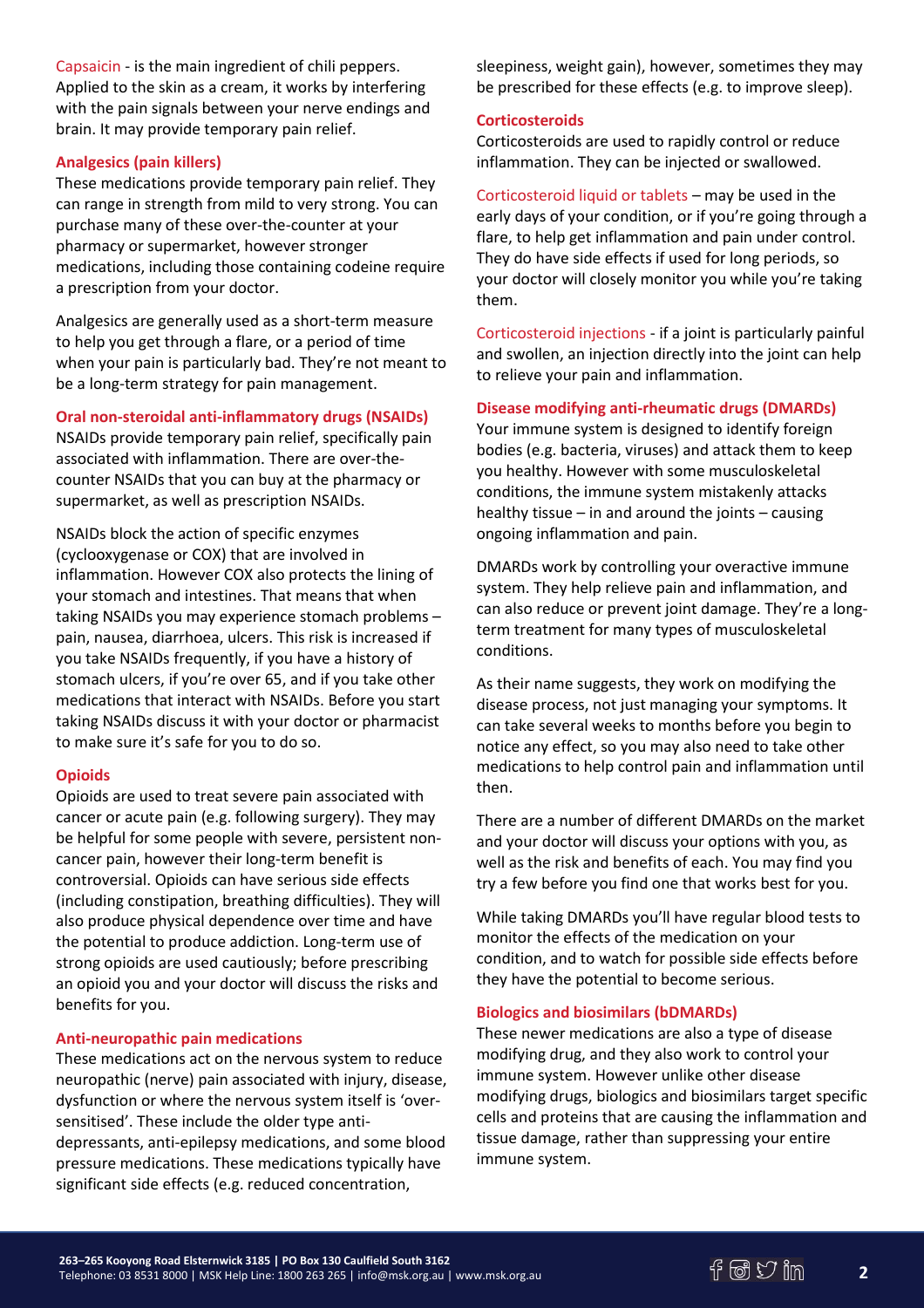Biologics (or biologicals) have been created from a biological source (e.g. human cells). They're usually made of proteins that occur naturally in our bodies.

The patents on many biologics have expired, so other companies can make a similar, slightly cheaper version which has led to the appearance of biosimilars. They're very similar to biologics, but not the same as the original medication.

Biologics and biosimilars aren't prescribed to everyone due to the high costs associated with developing them. They also may not be the best choice in terms of side effects and the availability of other effective medications.

## **Osteoporosis medications**

Bones are living tissue and are constantly growing, rebuilding, replacing and repairing. When you're young, you build more bone than you lose to create a strong skeleton. As people get older, they begin to lose more bone than they rebuild.

If this effects overall bone density and strength, bones can break more easily. This is osteoporosis.

If you have osteoporosis, the type of medication chosen by your doctor will depend on factors such as your age, general health, and fracture risk.

Osteoporosis medicines work by:

- slowing down bone loss and slow the progression of osteoporosis- *antiresorptives*
- increasing the amount of bone that's made *anabolic medicines*.

Antiresorptives are the most commonly prescribed medication for treating osteoporosis. They include the group of medications called bisphosphonates.

Anabolic medicines are used to treat people with severe osteoporosis.

These medications may be taken as a tablet, an injection under the skin or an infusion into the vein. How often you take them (e.g. daily, weekly, monthly) will depend on the medication.

Hormone replacement therapy (HRT) - may be an option for some women around the time of menopause. It's a synthetic version of the hormones oestrogen and progesterone. Oestrogen plays an important role in maintaining bone strength, however during menopause, oestrogen levels drop significantly and women experience a period of rapid bone loss. HRT is most commonly prescribed as a combination of oestrogen and progestogen, however some women may take oestrogen on its own.

Supplements – calcium and vitamins D are important for bone health. Your doctor may prescribe a supplement if you're not getting enough through diet or exposure to sunlight.

#### **Gout medications**

Gout occurs when uric acid, a normal waste product, builds up in your bloodstream and forms urate crystals in a joint. It can happen if your body makes too much uric acid, or your kidneys can't clear enough of it out, and it builds up in your blood. This is called hyperuricaemia.

If you have gout, the first step in treatment is getting the pain and inflammation under control. This may involve anti-inflammatories and/or analgesics), cold packs on the swollen joint, and rest.

Once the painful attack is under control, depending on the underlying cause of your hyperuricaemia, your doctor may prescribe medications that:

- reduce the amount of uric acid your body produces, or
- increase the amount of uric acid you pass through your urine.

#### **Fibromyalgia medications**

Combined with other strategies, medication may be used to manage your pain, reduce stress and help you sleep.

There are different types of medication that your doctor may recommend depending on your symptoms:

- analgesics for temporary pain relief
- anti-inflammatory or analgesic creams and gels may provide some temporary pain relief
- anti-depressant medications may be used in small doses to reduce pain and help you sleep.
- anti-epileptic medications may also be used in small doses to reduce pain and improve sleep, however they aren't listed on the Pharmaceutical Benefits Scheme (PBS) for fibromyalgia.

#### **Medication tips**

- Before buying any over-the-counter medications talk with your doctor or pharmacist about the benefits and harms of these medications and how to use them most effectively.
- Be aware of the active ingredients in all of your medications to prevent accidentally taking too much, e.g. be careful not to use other medications that contain paracetamol (e.g. some cold and flu remedies) while you're taking paracetamol for pain relief. If you're unsure of the active ingredients, talk with your doctor or pharmacist.

**3**